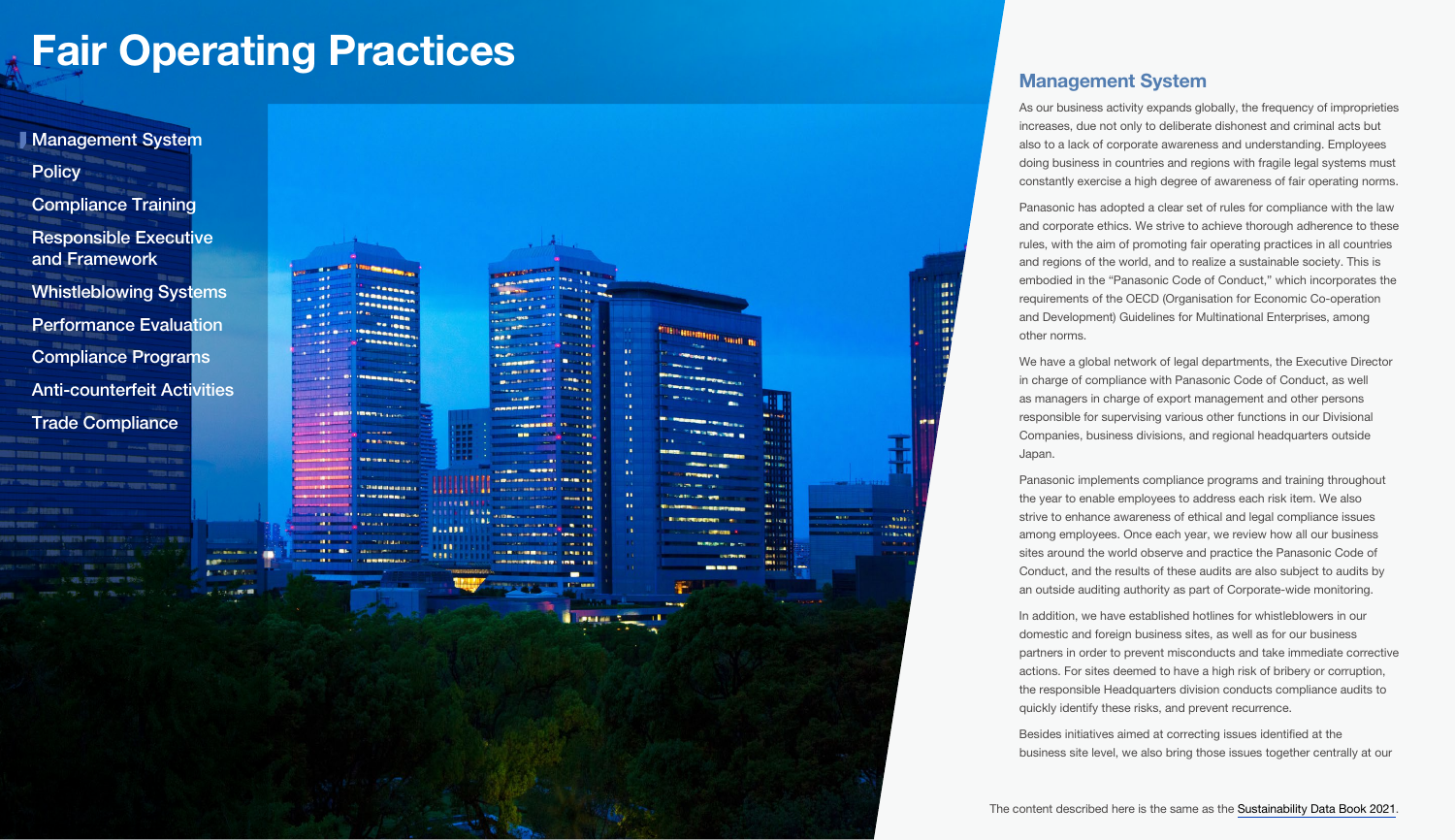<span id="page-1-0"></span>**[Management System](#page-0-0)** 

**Policy** 

[Compliance Training](#page-2-0)

[Responsible Executive](#page-2-0)  and Framework

[Whistleblowing Systems](#page-2-0)

[Performance Evaluation](#page-3-0)

[Compliance Programs](#page-3-0)

[Anti-counterfeit Activities](#page-6-0)

[Trade Compliance](#page-6-0)

Headquarters and comprehensively reflect them in Corporate-wide policies, with considerations to external factors such as social expectations. We repeat this process regularly in the pursuit of continuous improvement. We currently carry out activities on the key themes of "implementing risk mitigation measures for potential violations to competition law" and "implementing risk mitigation measures targeting bribery and corruption."

## **Policy**

In order to put our management philosophy of "contributing to the progress and development of society and the well-being of people worldwide through our business activities" into practice, Panasonic has established the Panasonic Code of Conduct, which includes elements from the OECD (Organisation for Economic Co-operation and Development) Guidelines for Multinational Enterprises. This has been translated into 22 languages and shares with all our directors and employees globally the "Panasonic brand image to pursue" and the Company's basic approach to responding to social demands regarding corporate social responsibilities (CSR).

## ■ Panasonic Code of Conduct (Excerpts)

The Panasonic Code of Conduct defines our efforts to establish fair business practices as a public entity of society.

#### Chapter 1: Our Core Values

#### An Enterprise as a Public Institution

Since our business is dependent on our customers and other stakeholders, we must remember that "an enterprise is a public institution," that must strive to fulfill its social responsibilities. In addition to listening to stakeholders' opinions, we must conduct our business activities transparently in order to be accountable. In short, we must continue to be fair, truthful, honest and swift in taking action to comply with our social responsibilities.

**WEB** [Panasonic Code of Conduct, Chapter 1: Our Core Values](https://www.panasonic.com/global/corporate/management/code-of-conduct/chapter-1.html)

<https://www.panasonic.com/global/corporate/management/code-of-conduct/chapter-1.html>

#### Chapter 2: Implementing the Code in Business Operations

#### II-3. Compliance with Laws, Regulations and Business Ethics

1. Compliance with Laws, Regulations and Business Ethics We will conduct business with integrity, a law-abiding spirit, and the highest ethical standards.

We will fulfill our tasks by always observing not only applicable laws and regulations, but also the highest standards of business ethics. Compliance with laws, regulations and business ethics in all our business activities is essential to the survival of our business.

- 2. Fair and Sincere Action
- We will respect free and fair competition, and abide by all applicable antitrust (competition law) and other laws and regulations. All of our transactions shall be properly and fairly recorded.

We will not engage in bribery of any kind. We will be sensitive to, and shall abide by laws and regulations and social ethics that govern the offer of benefits of any kind, including gifts, meals and entertainment. In the same manner, we will not receive personal benefits from any of our stakeholders.

Moreover, we remain steadfast in our attitude to oppose any illegal group or organization.

- 3. Thorough Observation of Relevant Laws and Regulations
- To ensure that all employees observe applicable laws and regulations and respect their spirit, we will establish appropriate in-house codes and promote employee understanding through seminars and training.
- 4. Prompt Redress and Strict Treatment for Violations of Laws and Regulations If we suspect that our activities violate applicable laws, regulations or business ethics, we will report such information to a superior, or to the legal affairs section or other relevant section, or via an in-house notification hotline. Whistleblowers shall be protected from dismissal, demotion, or any other retaliatory treatment because of their well-intentioned reporting of possible violations of any law or regulation. We will ensure thorough and confidential treatment of information reported.

Once we have established that a law or regulation has been violated, we will immediately seek to remedy the violation, take appropriate action and prevent it from recurring.

**WEB** Panasonic Code of Conduct, Chapter 2: Implementing the Code in Business Operations II-3. [Compliance with Laws, Regulations and Business Ethics](https://www.panasonic.com/global/corporate/management/code-of-conduct/chapter-2.html#section2-3)

<https://www.panasonic.com/global/corporate/management/code-of-conduct/chapter-2.html#section2-3>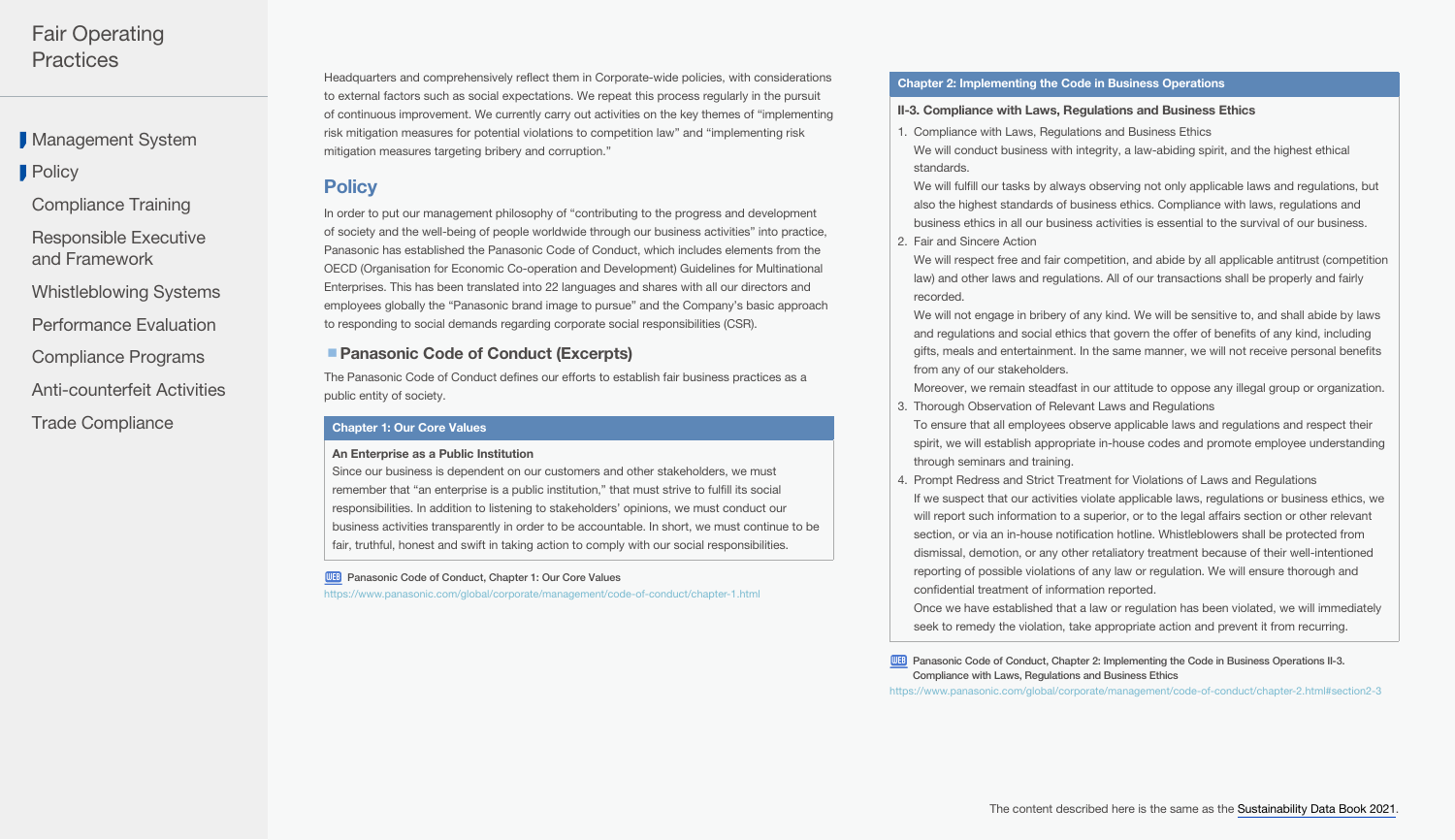<span id="page-2-0"></span>[Management System](#page-0-0)

**[Policy](#page-1-0)** 

Compliance Training

Responsible Executive **J** and Framework

[Trade Compliance](#page-6-0) [Anti-counterfeit Activities](#page-6-0) [Compliance Programs](#page-3-0) [Performance Evaluation](#page-3-0) Whistleblowing Systems

## ■ Communication

Panasonic aims to make compliance and fair business practices the norm at all business sites globally, through the legal departments and the Executive Director in charge of compliance with Panasonic Code of Conduct. Based on the idea that compliance awareness from top executives is of the utmost importance, we aim to disseminate compliance knowledge across export managers and other individuals with various job functions and responsibilities at Divisional Companies, as well as within certain business divisions and at regional headquarters. Specifically, we notably use Direct Report Meetings, which legal managers of Divisional Companies and regional headquarters participate, to share annual compliance policies, while carrying out various programs addressing compliance throughout the year.

(For further details, refer to Compliance Training). We also contact and notify the persons responsible for legal affairs at our Divisional Companies and other relevant organizations whenever there are changes to laws, governmental or ministerial ordinances, or notices from authorities that have any effect on our business.

## Compliance Training

Panasonic provides training for new hires and newly promoted employees as needed through a variety of educational materials on the Panasonic Code of Conduct that all employees are required to adhere to and compliance awareness throughout the year.

We have assembled a Compliance Guidebook to serve as a tool for putting into practice items that have to do with compliance with the Code of Conduct. The Guidebook explains 54 topics that Panasonic considers critical from a compliance perspective, explaining each of them through examples in a way that is easy to understand. The Guidebook addresses how employees at Panasonic can stay in compliance with the law in the course of their daily work and

answer societal expectations, covering topics including the prevention of bribery, corruption and violations to antitrust laws.

We also implement e-learning on compliance for sales, procurement, engineering, and other functional divisions at each Divisional Company, covering a variety of laws that involve antitrust laws including those targeting with cartels, export controls, and copyright laws.

The Panasonic Group carries out programs throughout the year, aiming to instill a global awareness of ethical and legal compliance while also boosting our ability to respond to risks. In recent years, as our business environment and practices have evolved, we have strengthened efforts to accurately identify changes in risks within specific business areas, divisions, countries and regions, as well as to identify early signs of scandals and legal violations.

Furthermore, senior management, including the President, Divisional Companies' Presidents, division managers, and regional managers, clearly express Panasonic's policies and stances on ethical and legal compliance as they strive to fully communicate the importance of compliance at all our business sites.

## Responsible Executive and Framework

Panasonic's General Counsel (GC), Executive Director Laurence Bates, is in charge of fair operating practices (as of August 2021).

In order to ensure the dissemination of compliance and fair business practices at the business site level throughout the world, we have legal departments, the Executive Director in charge of compliance with Panasonic Code of Conduct, as well as export control managers and other persons responsible for supervising various other functions in our Companies, business divisions, and regional headquarters outside Japan.

We report to the Board of Directors on our activities addressing critical compliance risks and major investigations.

## Whistleblowing System

Panasonic has established a global hotline as a Corporatewide integrated reporting mechanism and has been receiving reports about a broad range of compliance concerns. We also have an Equal Employment Opportunity Office in Japan available for consultation about fair treatment in the workplace, sexual harassment, and power harassment, as well as an Auditor Reporting System for company accounting and auditing issues.

The Panasonic Code of Conduct stipulates that "Whistleblowers shall be protected from dismissal, demotion, or any other retaliatory treatment that results from their legitimate reporting of possible violations of any law or regulation. We will ensure the thorough and confidential treatment of all reported information." Retaliation against whistleblowers is strictly forbidden, and their confidentiality is assured through anonymous reporting.

In July 2019, Panasonic adopted two new internal regulations: Internal Reporting and Investigation Rules and Rules on the Prohibition of Retaliatory Behavior against Whistleblowers and Others. The former establishes systems for reporting and whistleblowing related to compliance issues and then investigating and correcting violations. The latter prohibits retaliation against employees including whistleblowers, those participating in the investigation, and the investigation team, clarifies the protections in place for whistleblowers and similar parties stipulated by the Panasonic Code of Conduct, and is intended to ensure that the internal whistleblowing system is legitimately run.

In FY2021 we received approximately 570 reports and requests for consultation, with 80% of those coming through abovementioned global hotline. Of all reports and requests received, roughly half were related to issues in workplaces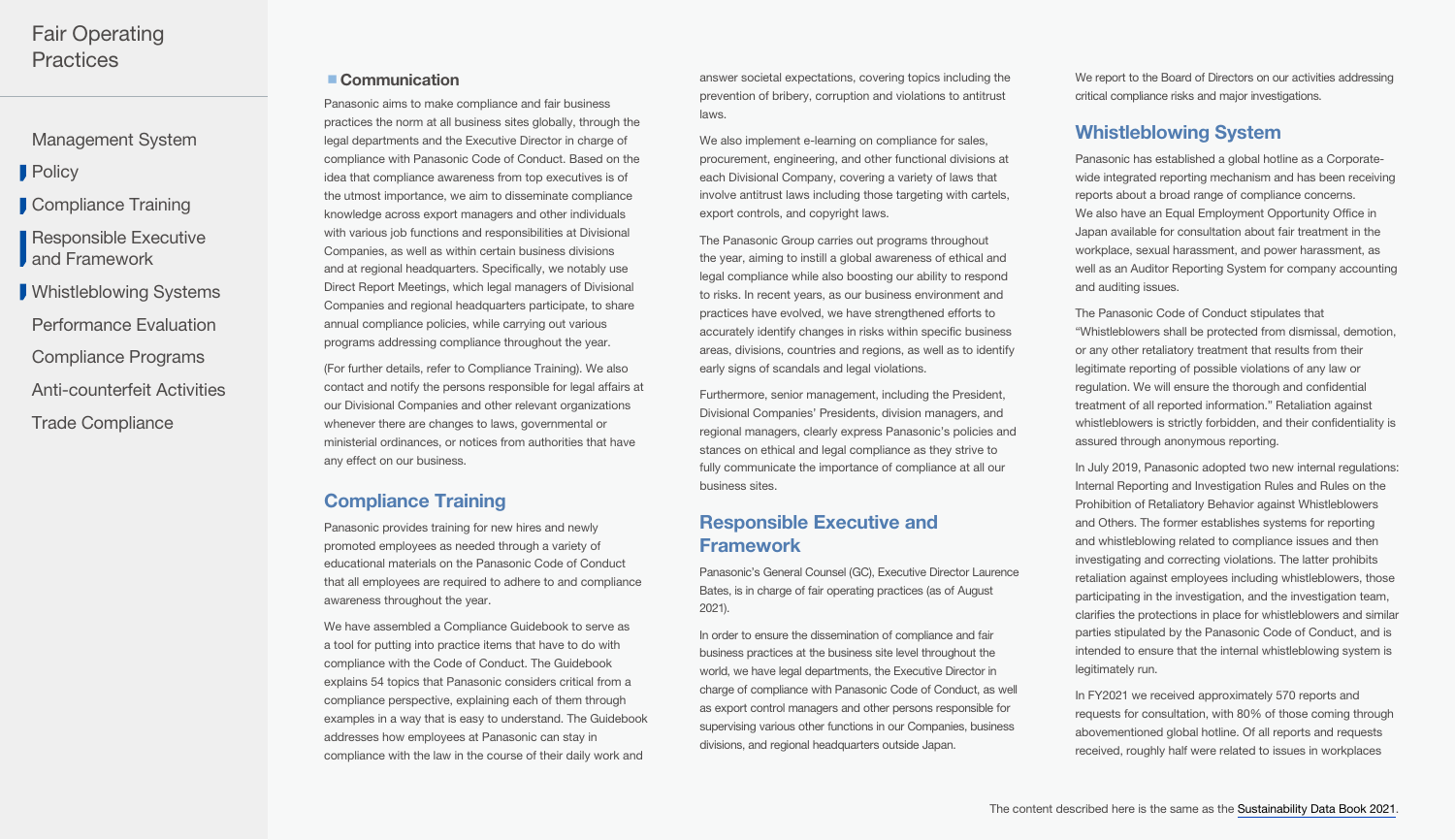<span id="page-3-0"></span>[Management System](#page-0-0)

**[Policy](#page-1-0)** 

[Compliance Training](#page-2-0)

[Responsible Executive](#page-2-0)  and Framework

[Whistleblowing Systems](#page-2-0)

**Performance Evaluation** 

Compliance Programs

[Anti-counterfeit Activities](#page-6-0)

[Trade Compliance](#page-6-0)

(refer to the chart below). Of all the reports and requests received in FY2021, approximately 27% were substantiated (excludes anything still under investigation as of May 31, 2021). These systems respond to all reports and consultations received through the global hotline by investigating and verifying facts with the cooperation of the relevant divisions.



\*Business Integrity includes concerns related to violation of internal regulations, Conflict of Interest, Bribery, Violation of Laws, Vendor/ Customer issues, Fraud, etc.

## Performance Evaluation

To monitor the understanding of compliance policies, the effectiveness of measures, and the degree of adherence, once a year we conduct checks on the status of observance and practices of the Panasonic Code of Conduct at all our business sites around the world.

More specifically, at each Divisional Company, a director/ executive officer is appointed to be in charge of ensuring adherence to the Code of Conduct. Education and training are conducted regarding the Code of Conduct; written pledges regarding the observance of the Code of Conduct are obtained; and checks are made regarding the status of these items. The results of these audits are also subject to audits by an outside auditing authority as part of Corporatewide monitoring.

#### ■ Grave Violations and Corrective Measures

Panasonic and its US subsidiary, Panasonic Avionics Corporation (PAC), were subject to an audit by the US Securities Exchange Commission (SEC) and the US Department of Justice (DOJ; collectively, "US authorities") in connection to the Foreign Corrupt Practices Act and other US securities-related laws. The US authorities investigated PAC's actions related to specific transactions with airlines and its appointment of agents and consultants for these transactions. In May 2018, after negotiating with the US authorities, we agreed to pay a fine, which we have since paid. We are taking this matter seriously and managing operations to prevent further recurrences.

In the event that Panasonic becomes aware of any serious violations of laws or corporate regulations, we stop the violating behavior immediately, and then consider countermeasures after sufficiently investigating facts and causes. We report on such matters to the Board of Directors as necessary and consider countermeasures of the violations swiftly and across the entire Group based on the resolution

#### of the Board.

With no serious violations subject to fines found in FY2021, we have not paid any fines for such violations.

## Compliance Programs

Panasonic is carrying out Corporate-wide compliance programs addressing the implementation of measures for mitigating the risks such as competition law violations and bribery and corruption. In fiscal 2021, we put forward the following initiatives to strengthen our compliance infrastructure worldwide:

- Executive-level participation: The management team, consisting of the President, Divisional Company Presidents, regional directors, and the General Counsel, issued compliance memoranda for all employees and discussed compliance at Board of Directors' meetings and other executive conferences. Another example of executive management's direct involvement in compliance is that the General Counsel discuss compliance with management teams of Divisional Companies and different regions.
- Compliance awareness and culture: Panasonic created comic books meant to give employees a deeper understanding of how to think about cartel prevention and how to be careful about personal information and privacy of customers. These comics has been translated into 20 languages and distributed globally. We also created a leaflet explaining our global hotline. Furthermore, we added questions about compliance to the Awareness Survey given to employees worldwide. In FY2021 we received approximately 140,000 survey responses.
- Training and awareness: Panasonic offered Corporate-wide e-learning on compliance worldwide. FY2019: "Serious wrongdoing" -- Roughly 140,000 in attendance FY2020: "Panasonic's Code of Conduct" -- Roughly 140,000 in attendance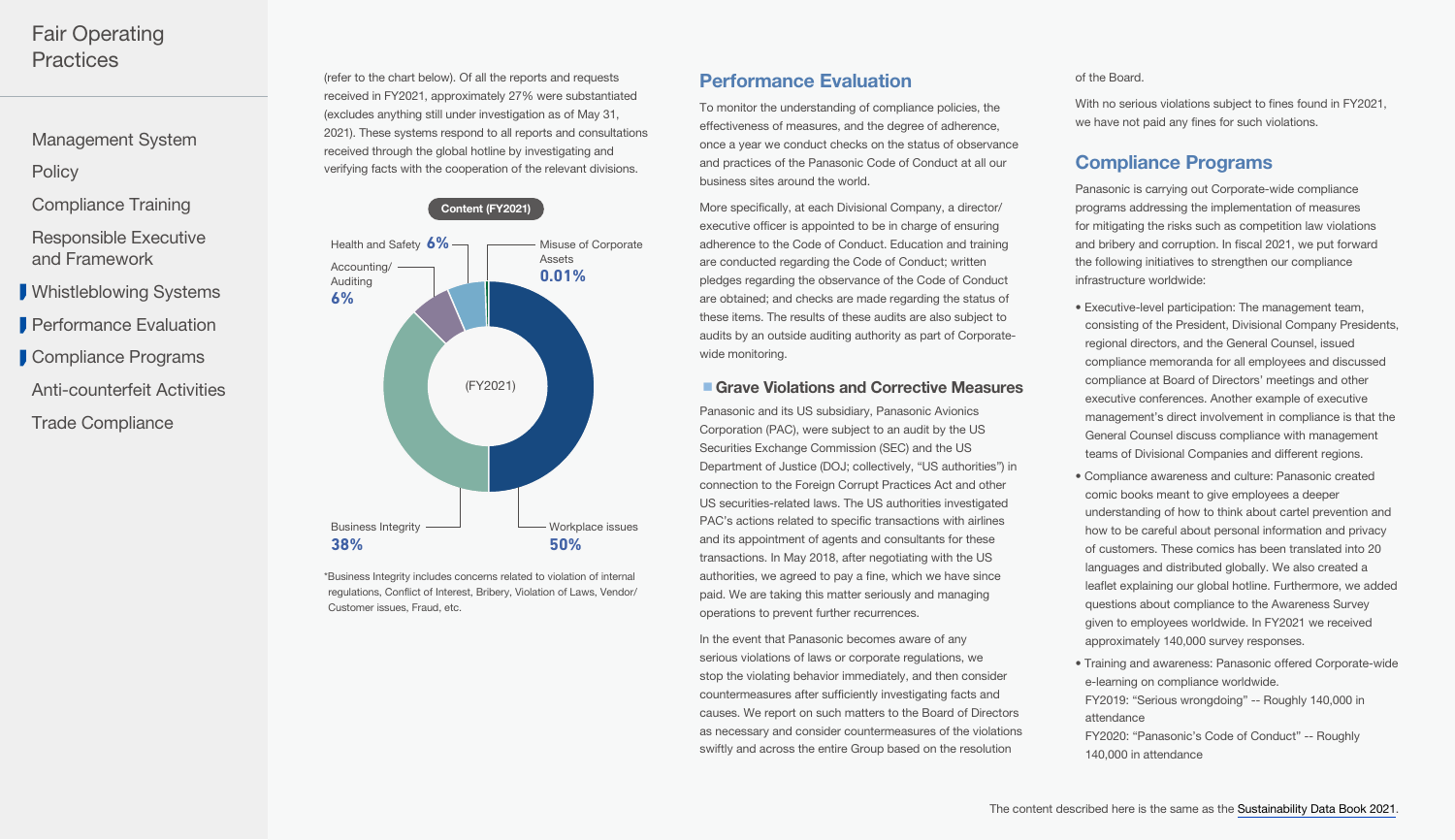- [Management System](#page-0-0)
- **[Policy](#page-1-0)**
- [Compliance Training](#page-2-0)
- [Responsible Executive](#page-2-0)  and Framework
- [Whistleblowing Systems](#page-2-0)
- [Performance Evaluation](#page-3-0)
- [Anti-counterfeit Activities](#page-6-0) [Compliance Programs](#page-3-0)
- [Trade Compliance](#page-6-0)

FY2021: "Conflict of interests, Accounting wrongdoing" -- Roughly 140,000 in attendance

We also publish a quarterly compliance newsletter for the heads of each business division.

- Establishing a new global hotline: As described in the Whistleblowing Systems section above. We immediately conduct internal investigations when potential violations are identified through hotline notifications, reporting, audits, and the like. After confirming the facts surrounding illegal activities through these internal investigations, Panasonic immediately addresses the violations, while analyzing their root causes, implementing measures to prevent recurrences, and implementing disciplinary actions towards all relevant parties.
- Compliance Operating Reviews: Each Divisional Company's management works with the General Counsel to share issues and deliberate on countermeasures against important legal and compliance risks at each Company. We incorporated the results of these discussions in the fiscal 2022 Global Compliance Policy Action Plan and in each Company's particular initiatives.
- Strengthening Investigational Functions: On July 1, 2019, we updated our Corporate-wide whistleblowing and investigation systems with new global policies: Internal Reporting and Investigation Rules, and Rules on Prohibition of Retaliatory Behavior. (For details, see the chapter on Whistleblowing Systems.)

Moreover, FY2021, while continuing to improve previous initiatives, Panasonic has also introduced new rules for escalating serious compliance concerns.

## ■ Preventing Cartels

Panasonic takes very seriously the fact that our company has been implicated in multiple international cartel incidents.

We are working to prevent any further association with

cartelization activities. We take very thorough and detailed care to prevent any such involvement, as it would have a variety of negative impacts on our business. If Panasonic were to become involved in the creation of a cartel, we would not only lose the trust of our customers but also be required to pay huge amount of penalties and compensation for damages, and might lose our designation in public procurement.

#### Basic Policies

We have established the following basic policies in an effort to prevent cartels, collusive bidding, and other such violations.

- Contact with competitors is allowed only in absolutely necessary cases and subject to prior approval.
- Agreements and exchanges of information with competitors regarding prices, quantity, and other competition-related matters are strictly prohibited.
- Anyone who encounters behaviors that may give rise to suspicions of cartel must make an objection, leave the room, and file an internal report.
- We have established a whistle-blowing system and an internal leniency system to improve our ability to selfregulate and conduct appropriate monitoring based on risk assessment, whereby maintaining an effective anti-cartel system.

## Rules Concerning Activity and Relationship with **Competitors**

In 2008, we established the Rules Concerning Activity and Relationship with Competitors for the purpose of preventing behaviors that could lead to cartels or bid rigging or cause suspicion of such activities, which apply to all Group employees.

These rules include items such as the following:

• Prohibition of agreements or exchanges of information

regarding product pricing, quantity, performance or specifications that may cause suspicions of cartels or bid rigging

- Prior approval system under which contact with competitors requires prior approval of the head of the business group and the person in charge of legal affairs
- Responses to inappropriate activities
- Duty of reporting possible violations
- Measures taken in response to violations
- Internal leniency system

#### **Preventing Bribery and Corruption**

In addition to preventing the bribery of public officials, Panasonic, through the stipulations in the Panasonic Code of Conduct, has prohibited offering benefits of any kind regardless of whether they occur as entertainment, gifts, or in any other form—or receiving any personal benefits in any situation in which this would be in violation of laws or social ethics. To more thoroughly prevent bribery and corruption worldwide in a manner appropriate for today's reality, on July 1, 2019 Panasonic adopted the following four new global regulations that now apply to all Panasonic Group employees and executives.

• Global Anti-Bribery/Anti-Corruption Policy

Adopted to effectively prevent, discover, investigate, and correct acts of actual corruption or acts deemed to be corruption with regard to the bribery of public officials and corruption related to business partners. Specifically, the Policy defines and prohibits facilitation payments and acts considered bribery or corruption in connection with political contributions, donations, or sponsorships; lobbying; hiring and recruitment; and mergers, acquisitions, and joint ventures. The Policy also specifies procedures for preventing bribery and corruption.

• Rules on Third-Party Intermediary Risk Management for Anti-Bribery/Anti-Corruption

These rules are meant to mitigate the risks of bribery and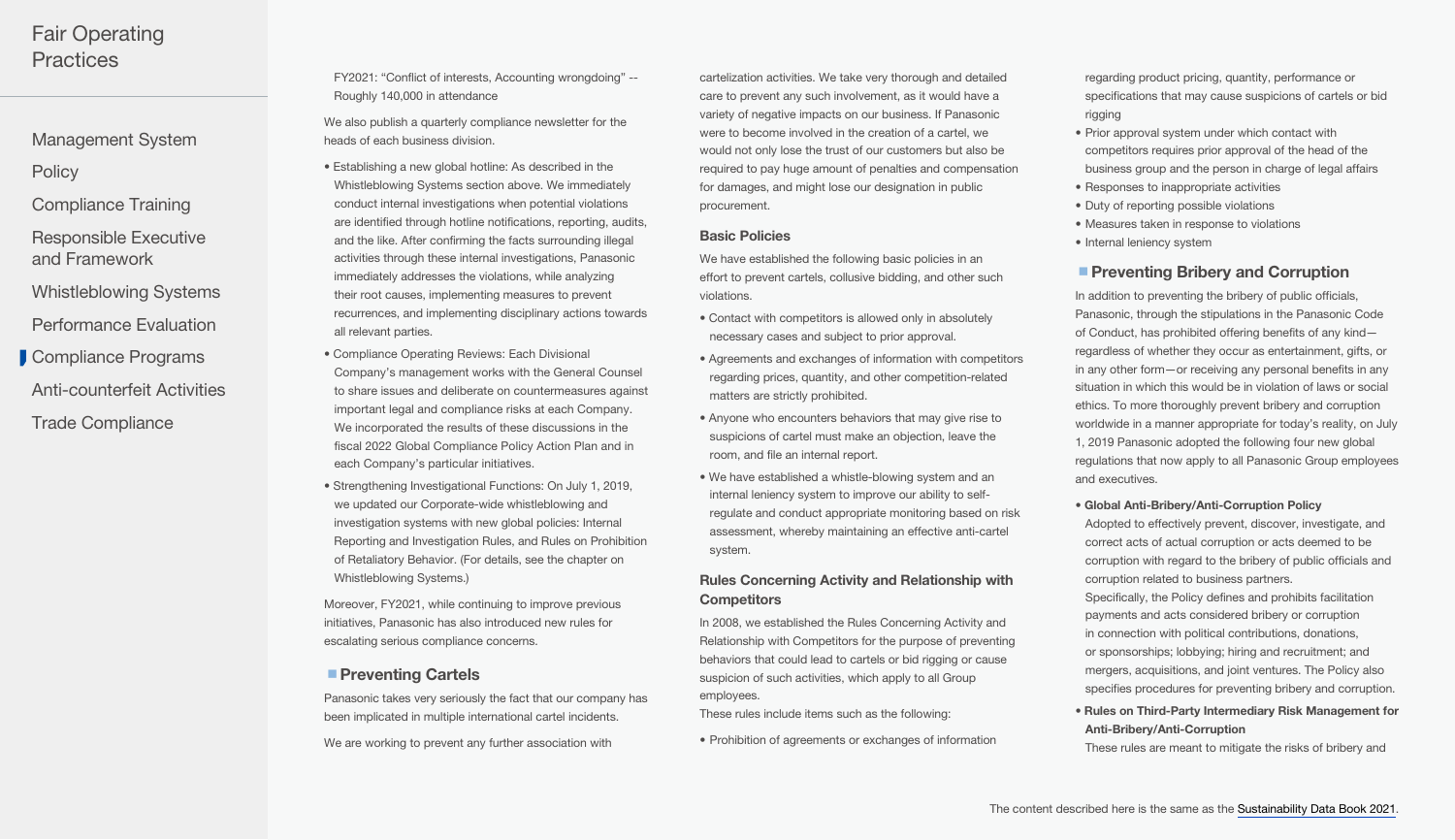[Management System](#page-0-0)

**[Policy](#page-1-0)** 

[Compliance Training](#page-2-0)

[Responsible Executive](#page-2-0)  and Framework

[Whistleblowing Systems](#page-2-0)

[Performance Evaluation](#page-3-0)

[Compliance Programs](#page-3-0)

[Anti-counterfeit Activities](#page-6-0)

[Trade Compliance](#page-6-0)

other forms of corruption regarding intermediary sellers or service providers and to prevent, discover, investigate, and correct actual or potential problems related to these risks. They define the basic rules for screening these business partners.

• Rules on Gift and Hospitality for Anti-Bribery/Anti-Corruption

These rules describe prohibited conduct and specific procedures to prevent the risks of bribery and corruption. These risks involve the provision or receipt of gifts or entertainment, including meals, hospitality, and travel costs, in relation to public officials or business partners.

• Rules on Conflict of Interest

Any situation where directors' or employees' personal interests or outside activities interfere, or appear to interfere, directly or indirectly with the interests of Panasonic Group, or influence, or appear to influence, in any way the directors' or employees' business decisions, actions, objectivity, loyalty, or ability to perform their job are defined as "conflicts of interest" in this rules, and in addition to the rules regarding prevention, identification, management and correction, the rules also offer specific examples of actual or potential conducts that may create conflicts of interest.

We have also introduced processes for reviewing new risks to discover bribery and corruption risks before transactions take place when starting or renewing dealings with Third-Party Intermediaries. To ensure full compliance with these new global regulations on bribery and corruption prevention, Panasonic will continue our efforts to raise awareness and promote these regulations Corporate-wide.

Panasonic also released a Clean Procurement Declaration in 2004. Its aim is to prevent any abuse of their priority position and build healthy relationships with business partners to make sure transactions are fair. Panasonic then conducts procurement following its Code of Conduct.

For more details, refer to the section "Responsible Supply Chain" ([P.32\)](https://holdings.panasonic/global/corporate/sustainability/pdf/sdb202204e-supply_chain.pdf#management).

Panasonic has established the "Guidelines for Anti-Bribery and Anti-Corruption (For Business Partners)" that Panasonic's business partners are required to follow with regard to compliance with anti-corruption laws and prevent bribery, corruption, or other improprieties in connection with Panasonic business.

#### For Business Partners <Regarding Anti-bribery and Anti-Corruption>

Panasonic is committed to preventing bribery and corruption in its global operations. (For details, refer to "Preventing Bribery and Corruption" above.)

Panasonic has established the "Guidelines for Anti-Bribery and Anti-Corruption (For Business Partners)" which explain Panasonic's expectation that business partners comply with all anti-corruption laws and do not engage in bribery, corruption, or other improprieties in connection with Panasonic's business.

The cooperation of Panasonic's business partners is essential to the success of Panasonic's compliance with anti-corruption laws.

We ask that all our business partners take the time to thoroughly understand these Guidelines and put them into practice.

PDF ["Guidelines for Anti-Bribery and Anti-Corruption \(For Business Partners\)" --](https://www.panasonic.com/jp/corporate/sustainability/pdf/Guideline%20of%20Anti-bribery%20and%20Anti-Corruption_en.pdf) ENGLISH (PDF file) [https://www.panasonic.com/jp/corporate/sustainability/pdf/Guideline%20of%20Anti-bribery%20](https://www.panasonic.com/jp/corporate/sustainability/pdf/Guideline%20of%20Anti-bribery%20and%20Anti-Corruption_en.pdf) [and%20Anti-Corruption\\_en.pdf](https://www.panasonic.com/jp/corporate/sustainability/pdf/Guideline%20of%20Anti-bribery%20and%20Anti-Corruption_en.pdf)

PDF ["Guidelines for Anti-Bribery and Anti-Corruption \(For Business Partners\)" --](https://www.panasonic.com/jp/corporate/sustainability/pdf/Guideline%20of%20Anti-bribery%20and%20Anti-Corruption_jp.pdf) JAPANESE (PDF file) [https://www.panasonic.com/jp/corporate/sustainability/pdf/Guideline%20of%20Anti-bribery%20](https://www.panasonic.com/jp/corporate/sustainability/pdf/Guideline%20of%20Anti-bribery%20and%20Anti-Corruption_jp.pdf) [and%20Anti-Corruption\\_jp.pdf](https://www.panasonic.com/jp/corporate/sustainability/pdf/Guideline%20of%20Anti-bribery%20and%20Anti-Corruption_jp.pdf)

PDF ["Guidelines for Anti-Bribery and Anti-Corruption \(For Business Partners\)" --](https://www.panasonic.com/jp/corporate/sustainability/pdf/Guideline%20of%20Anti-bribery%20and%20Anti-Corruption_cn.pdf) CHINESE (PDF file) [https://www.panasonic.com/jp/corporate/sustainability/pdf/Guideline%20of%20Anti-bribery%20](https://www.panasonic.com/jp/corporate/sustainability/pdf/Guideline%20of%20Anti-bribery%20and%20Anti-Corruption_cn.pdf) [and%20Anti-Corruption\\_cn.pdf](https://www.panasonic.com/jp/corporate/sustainability/pdf/Guideline%20of%20Anti-bribery%20and%20Anti-Corruption_cn.pdf)

## ■ Compliance Risk Assessments

To prevent the risk of bribery or corruption, risks are first assessed and then the compliance auditing department visit high risk sites to conduct audits regularly.

## ■ Ensuring Transparency of Political Contribution Funds

Panasonic makes political donations as a part of its corporate social responsibilities. It abides by the Japan Business Federation's policy which states that: "Costs commensurate with the task are essential to properly maintaining democratic politics. Political donations by companies are a crucial part of companies' social responsibilities."

("In order to maintain democratic politics in a proper manner, matching costs are required, and it is important for businesses to make political donations as part of their social contribution.")

When making donations, Panasonic complies with the Political Funds Control Act, and all other relevant legislation, as well as strict internal rules including the abovementioned global Corporate-wide rules for preventing bribery and corruption and prohibits any conduct that could